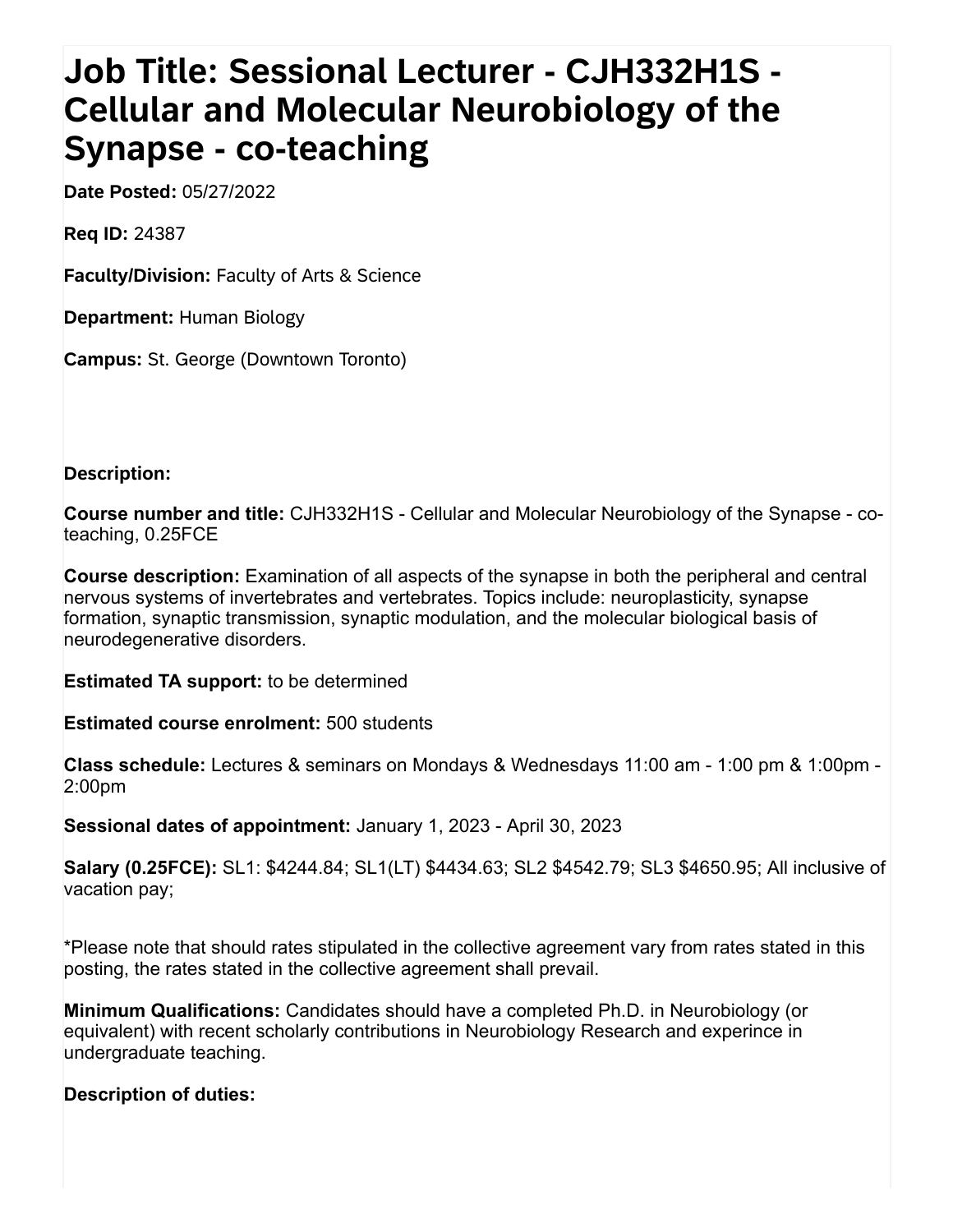- Co-preparing of course syllabus and course marking scheme
- Co-planning and teaching weekly lectures and seminars
- Providing office hours for academic counselling of students
- Co-setting and co-marking assignments/exams
- Co-administrating course in accordance with University regulations as described in the Faculty of Arts & Science Academic Handbook for Instructors
- Co-supervision of TAs

## **Application Procedure:**

Applicants should submit a detailed letter of application; an updated curriculum vitae; names and contact information (email and phone) for two referees or two reference letters; evidence of teaching in the relevant area, including student evaluations if available; and the CUPE 3902 Unit 3 application form located here:

[https://people.utoronto.ca/wp-content/uploads/sites/26/2016/04/Employment-CUPE-3902-Unit-3-](javascript:void(0);) Application-Form-June-2012b.pdf

Please ensure you are using the CUPE 3902 Unit 3 application form.

Applications should be submitted by: **June 23, 2022** to:

Director, Human Biology Program,

University of Toronto, Wetmore Hall, Room 105

300 Huron Street, Toronto, Ontario M5S 3J6

Email: [tetyana.serbina@utoronto.ca](javascript:void(0);) or FAX 416-946-5536

**Closing Date:** 06/23/2022, 11:59PM EDT